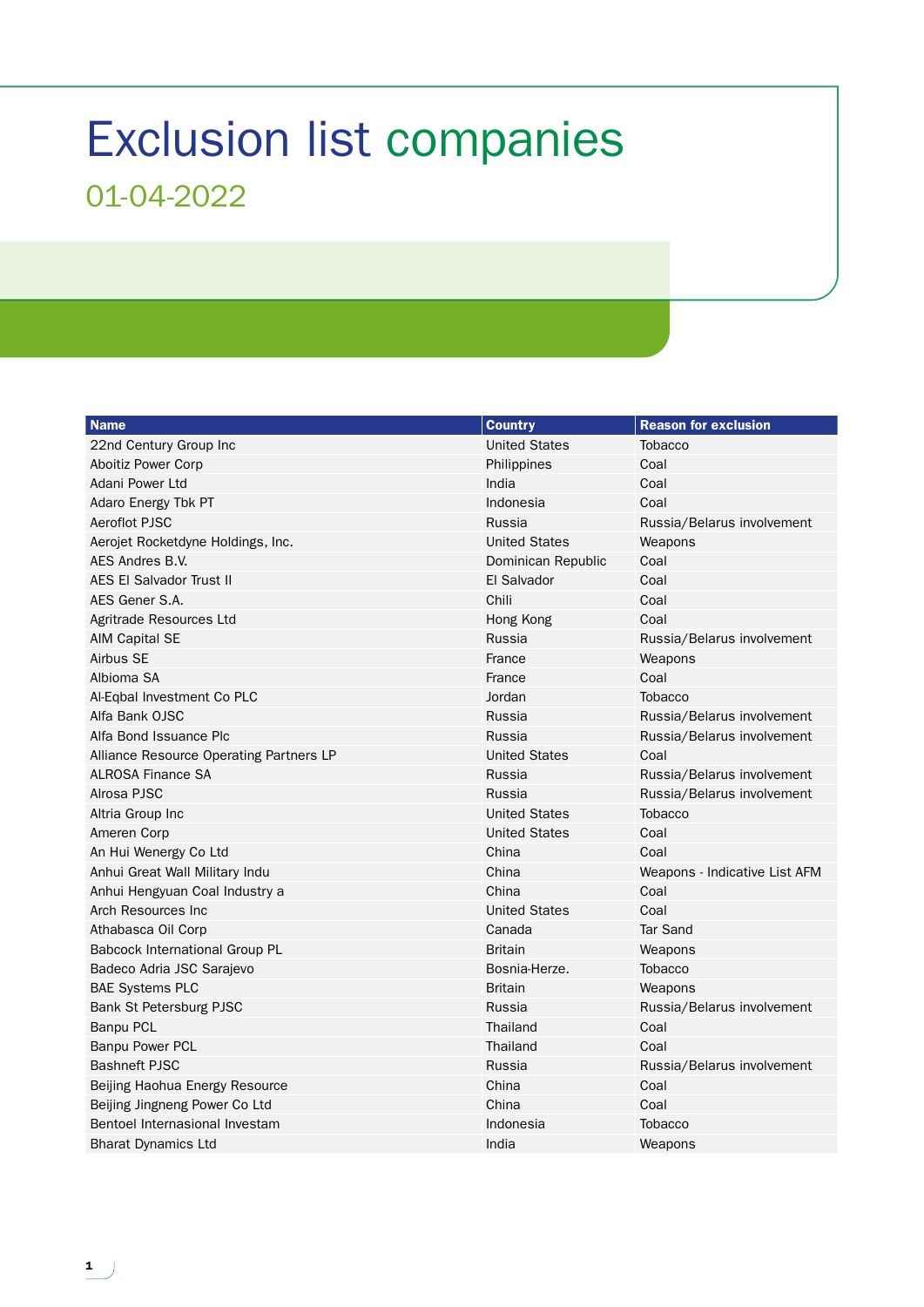| <b>Name</b>                                                    | <b>Country</b>           | <b>Reason for exclusion</b>                              |
|----------------------------------------------------------------|--------------------------|----------------------------------------------------------|
| Boeing Co/The                                                  | <b>United States</b>     | Weapons                                                  |
| <b>Borets Finance DAC</b>                                      | Russia                   | Russia/Belarus involvement                               |
| British American Tobacco Bangl                                 | Bangladesh               | <b>Tobacco</b>                                           |
| British American Tobacco Kenya                                 | Kenya                    | Tobacco                                                  |
| British American Tobacco Malay                                 | Malaysia                 | Tobacco                                                  |
| <b>British American Tobacco PLC</b>                            | <b>Britain</b>           | <b>Tobacco</b>                                           |
| British American Tobacco Ugand                                 | Uganda                   | <b>Tobacco</b>                                           |
| British American Tobacco Zambi                                 | Zambia                   | <b>Tobacco</b>                                           |
| British American Tobacco Zimba                                 | Zimbabwe                 | Tobacco                                                  |
| <b>Bulgartabac Holding AD</b>                                  | <b>Bulgaria</b>          | Tobacco                                                  |
| <b>Bumi Resources Tbk PT</b>                                   | Indonesia                | Coal                                                     |
| <b>BWX Technologies Inc.</b>                                   | <b>United States</b>     | Weapons                                                  |
| <b>Canadian Natural Resources Ltd</b>                          | Canada                   | Tar Sand                                                 |
| <b>CBOM Finance Plc</b>                                        | Russia                   | Russia/Belarus involvement                               |
| Celtic Resources Holdings Ltd.                                 | <b>Britain</b>           | Russia/Belarus involvement                               |
| Cenovus Energy Inc                                             | Canada                   | Tar Sand                                                 |
| <b>CESC Ltd</b>                                                | India                    | Coal                                                     |
| Ceylon Tobacco Co PLC                                          | Sri Lanka                | <b>Tobacco</b>                                           |
| Chelpipe Finance Designated Activity Co.                       | Russia                   | Russia/Belarus involvement                               |
| Cherkizovo Group PJSC                                          | Russia                   | Russia/Belarus involvement                               |
| China Boton Group Co Ltd                                       | Hong Kong                | <b>Tobacco</b>                                           |
| China Coal Energy Co Ltd                                       | China                    | Coal                                                     |
| China Coal Xinji Energy Co Ltd                                 | China                    | Coal                                                     |
| China Power International Deve                                 | Hong Kong                | Coal                                                     |
| China Resources Power Holdings                                 | Hong Kong                | Coal                                                     |
| China Shipbuilding Industry Co                                 | China                    | Weapons                                                  |
| Chugoku Electric Power Co Inc/                                 | Japan                    | Coal                                                     |
| <b>CLP Holdings Ltd</b>                                        | Hong Kong                | Coal                                                     |
| <b>CNIM Groupe SA</b>                                          | France                   | Weapons                                                  |
| Coal India Ltd                                                 | India                    | Coal                                                     |
| Coka Duvanska Industrija AD Co                                 | Serbia                   | <b>Tobacco</b>                                           |
| ConocoPhillips                                                 | <b>United States</b>     | <b>Tar Sand</b>                                          |
| CONSOL Energy Inc                                              | <b>United States</b>     | Coal                                                     |
| Credit Bank of Moscow PJSC                                     | Russia                   | Russia/Belarus involvement                               |
| Datang Huayin Electric Power C                                 | China                    | Coal                                                     |
| Datang International Power Gen                                 | China                    | Coal                                                     |
| Delta Dunia Makmur Tbk PT                                      | Indonesia                | Coal                                                     |
| Detsky Mir PJSC<br>Development Bank of The Republic of Belarus | Russia<br><b>Belarus</b> | Russia/Belarus involvement<br>Russia/Belarus involvement |
|                                                                | Russia                   |                                                          |
| DME Airport Designated Activity Co.<br>DPL Inc.                | <b>United States</b>     | Russia/Belarus involvement<br>Coal                       |
| Ducommun Inc                                                   | <b>United States</b>     | Weapons                                                  |
| Duvanska Industrija ad Bujanovac                               | Serbia                   | <b>Tobacco</b>                                           |
| E CI Sa                                                        | Chile                    | Coal                                                     |
| Eastern Co SAE                                                 | Egypt                    | <b>Tobacco</b>                                           |
| Electric Power Development Co                                  | Japan                    | Coal                                                     |
| Empresa Electrica Guacolda SA                                  | Chile                    | Coal                                                     |
| Enea SA                                                        | Poland                   | Coal                                                     |
| <b>ENEL RUSSIA PJSC</b>                                        | Russia                   | Coal                                                     |
| Eneva SA                                                       | Brazil                   | Coal                                                     |
| Eskom Holdings SOC Ltd.                                        | South Africa             | Coal                                                     |
| Eurasia Capital S.A.                                           | Russia                   | Russia/Belarus involvement                               |
| EuroChem Group AG                                              | Russia                   | Russia/Belarus involvement                               |
| EuroChem Mineral & Chemical Co. OJSC                           | Russia                   | Russia/Belarus involvement                               |
| Evergy Inc                                                     | <b>United States</b>     | Coal                                                     |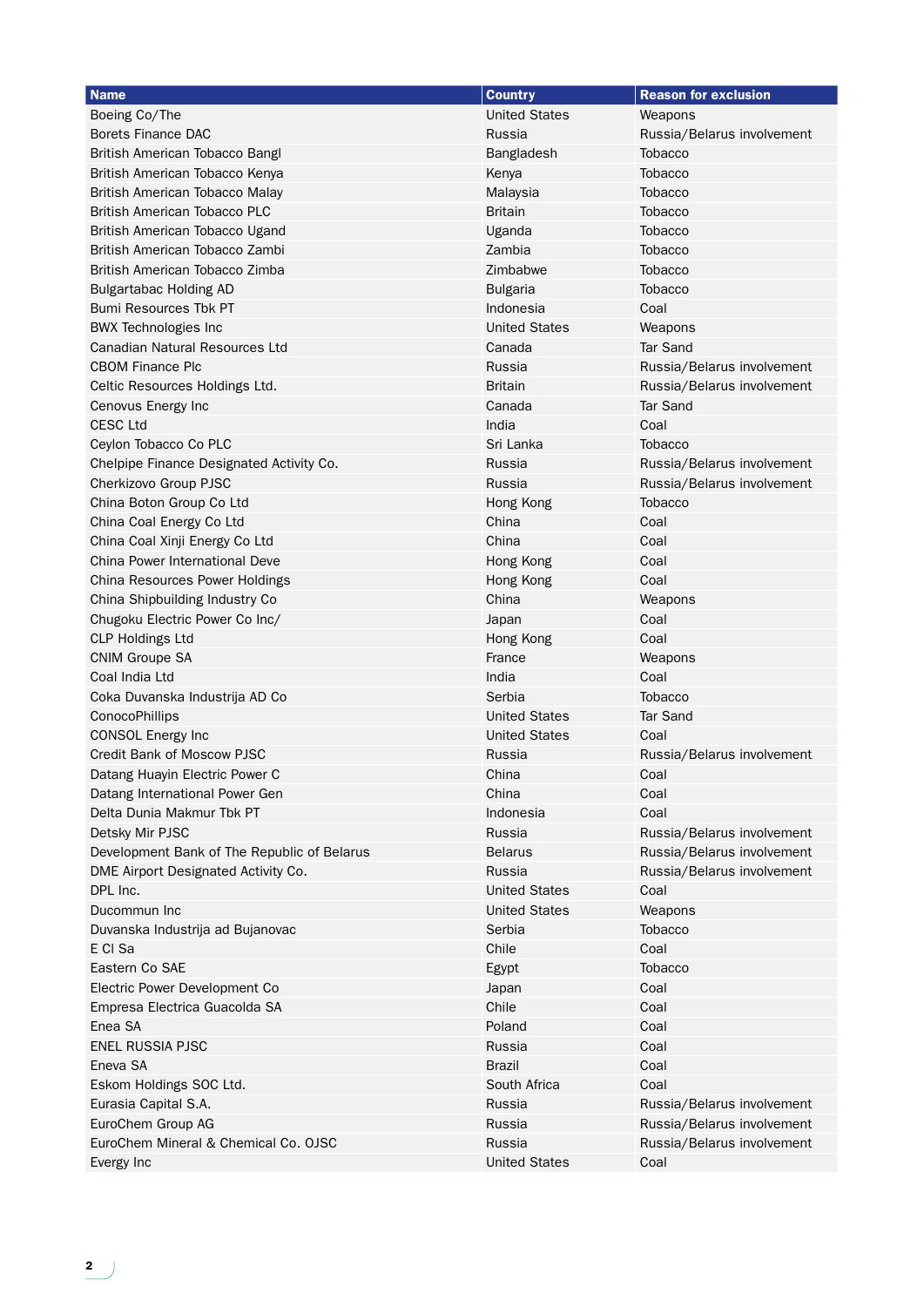| Evraz Group SA<br>Russia<br>Russia/Belarus involvement<br>Evraz PLC<br>Russia<br>Russia/Belarus involvement<br><b>Exxaro Resources Ltd</b><br>South Africa<br>Coal<br>Federal Grid Co Unified Energy<br>Russia<br>Russia/Belarus involvement<br><b>United States</b><br><b>Fluor Corp</b><br>Weapons<br>Coal<br>Fujian Funeng Co Ltd<br>China<br>G Shank Enterprise Co Ltd<br>Taiwan<br><b>Tobacco</b><br><b>Gaz Capital SA</b><br>Russia<br>Russia/Belarus involvement<br>Gaz Finance Plc<br>Russia<br>Russia/Belarus involvement<br>Gazprom Neft PJSC<br>Russia<br>Russia/Belarus involvement<br>Russia<br>Gazprom PJSC<br>Russia/Belarus involvement<br>GD Power Development Co Ltd<br>China<br>Coal<br><b>General Dynamics Corp</b><br><b>United States</b><br>Weapons<br><b>Global Ports Finance Plc</b><br>Russia<br>Russia/Belarus involvement<br><b>Global Ports Investments PLC</b><br>Russia<br>Russia/Belarus involvement<br>India<br><b>Tobacco</b><br>Godfrey Phillips India Ltd<br>Golden Tobacco Ltd<br>India<br>Tobacco<br>Gosudarstvennaya Transportnaya Lizingovaya Kompaniya OJSC<br>Russia<br>Russia/Belarus involvement<br>Gotse Delchev Tabac AD-Gotse D<br><b>Bulgaria</b><br><b>Tobacco</b><br>Russia<br><b>GPN Capital SA</b><br>Russia/Belarus involvement<br><b>GTH Finance BV</b><br>Netherlands<br>Russia/Belarus involvement<br><b>GTLK Europe Capital DAC</b><br>Russia<br>Russia/Belarus involvement<br>Russia<br>GTLK Europe Ltd.<br>Russia/Belarus involvement<br>Guacolda Energia SpA<br>Chile<br>Coal<br>China<br>Coal<br>Guangdong Baolihua New Energy<br>China<br>Coal<br><b>Guangdong Electric Power Devel</b><br>Indonesia<br>Tobacco<br>Gudang Garam Tbk PT<br>China<br>Coal<br>Guizhou Panjiang Refined Coal<br>India<br>Coal<br>Gujarat Mineral Development Co<br>Haci Omer Sabanci Holding AS<br>Turkey<br><b>Tobacco</b><br><b>United States</b><br>Coal<br>Hallador Energy Co<br>Indonesia<br>Hanjaya Mandala Sampoerna Tbk<br><b>Tobacco</b><br>Harbin Hatou Investment Co Ltd<br>China<br>Coal<br>Indonesia<br>Coal<br>Harum Energy Tbk PT<br><b>Tar Sand</b><br>Harvest Operations Corp.<br>Canada<br><b>HeadHunter Group PLC</b><br>Russia<br>Russia/Belarus involvement<br>Henan Dayou Energy Co Ltd<br>China<br>Coal<br>HK Electric Investments & HK E<br>Coal<br>Hong Kong<br>Hokkaido Electric Power Co Inc<br>Coal<br>Japan<br>Coal<br>Hokuriku Electric Power Co<br>Japan<br>Holding Company METALLOINVEST OJSC<br>Russia<br>Russia/Belarus involvement<br>Honeywell International Inc<br><b>United States</b><br>Weapons | <b>Name</b>                        | <b>Country</b>       | <b>Reason for exclusion</b> |
|-----------------------------------------------------------------------------------------------------------------------------------------------------------------------------------------------------------------------------------------------------------------------------------------------------------------------------------------------------------------------------------------------------------------------------------------------------------------------------------------------------------------------------------------------------------------------------------------------------------------------------------------------------------------------------------------------------------------------------------------------------------------------------------------------------------------------------------------------------------------------------------------------------------------------------------------------------------------------------------------------------------------------------------------------------------------------------------------------------------------------------------------------------------------------------------------------------------------------------------------------------------------------------------------------------------------------------------------------------------------------------------------------------------------------------------------------------------------------------------------------------------------------------------------------------------------------------------------------------------------------------------------------------------------------------------------------------------------------------------------------------------------------------------------------------------------------------------------------------------------------------------------------------------------------------------------------------------------------------------------------------------------------------------------------------------------------------------------------------------------------------------------------------------------------------------------------------------------------------------------------------------------------------------------------------------------------------------------------------------------------------------------------------------------------------------------------------------------------------------------------------------------------------------------------------------------------------------|------------------------------------|----------------------|-----------------------------|
|                                                                                                                                                                                                                                                                                                                                                                                                                                                                                                                                                                                                                                                                                                                                                                                                                                                                                                                                                                                                                                                                                                                                                                                                                                                                                                                                                                                                                                                                                                                                                                                                                                                                                                                                                                                                                                                                                                                                                                                                                                                                                                                                                                                                                                                                                                                                                                                                                                                                                                                                                                                   |                                    |                      |                             |
|                                                                                                                                                                                                                                                                                                                                                                                                                                                                                                                                                                                                                                                                                                                                                                                                                                                                                                                                                                                                                                                                                                                                                                                                                                                                                                                                                                                                                                                                                                                                                                                                                                                                                                                                                                                                                                                                                                                                                                                                                                                                                                                                                                                                                                                                                                                                                                                                                                                                                                                                                                                   |                                    |                      |                             |
|                                                                                                                                                                                                                                                                                                                                                                                                                                                                                                                                                                                                                                                                                                                                                                                                                                                                                                                                                                                                                                                                                                                                                                                                                                                                                                                                                                                                                                                                                                                                                                                                                                                                                                                                                                                                                                                                                                                                                                                                                                                                                                                                                                                                                                                                                                                                                                                                                                                                                                                                                                                   |                                    |                      |                             |
|                                                                                                                                                                                                                                                                                                                                                                                                                                                                                                                                                                                                                                                                                                                                                                                                                                                                                                                                                                                                                                                                                                                                                                                                                                                                                                                                                                                                                                                                                                                                                                                                                                                                                                                                                                                                                                                                                                                                                                                                                                                                                                                                                                                                                                                                                                                                                                                                                                                                                                                                                                                   |                                    |                      |                             |
|                                                                                                                                                                                                                                                                                                                                                                                                                                                                                                                                                                                                                                                                                                                                                                                                                                                                                                                                                                                                                                                                                                                                                                                                                                                                                                                                                                                                                                                                                                                                                                                                                                                                                                                                                                                                                                                                                                                                                                                                                                                                                                                                                                                                                                                                                                                                                                                                                                                                                                                                                                                   |                                    |                      |                             |
|                                                                                                                                                                                                                                                                                                                                                                                                                                                                                                                                                                                                                                                                                                                                                                                                                                                                                                                                                                                                                                                                                                                                                                                                                                                                                                                                                                                                                                                                                                                                                                                                                                                                                                                                                                                                                                                                                                                                                                                                                                                                                                                                                                                                                                                                                                                                                                                                                                                                                                                                                                                   |                                    |                      |                             |
|                                                                                                                                                                                                                                                                                                                                                                                                                                                                                                                                                                                                                                                                                                                                                                                                                                                                                                                                                                                                                                                                                                                                                                                                                                                                                                                                                                                                                                                                                                                                                                                                                                                                                                                                                                                                                                                                                                                                                                                                                                                                                                                                                                                                                                                                                                                                                                                                                                                                                                                                                                                   |                                    |                      |                             |
|                                                                                                                                                                                                                                                                                                                                                                                                                                                                                                                                                                                                                                                                                                                                                                                                                                                                                                                                                                                                                                                                                                                                                                                                                                                                                                                                                                                                                                                                                                                                                                                                                                                                                                                                                                                                                                                                                                                                                                                                                                                                                                                                                                                                                                                                                                                                                                                                                                                                                                                                                                                   |                                    |                      |                             |
|                                                                                                                                                                                                                                                                                                                                                                                                                                                                                                                                                                                                                                                                                                                                                                                                                                                                                                                                                                                                                                                                                                                                                                                                                                                                                                                                                                                                                                                                                                                                                                                                                                                                                                                                                                                                                                                                                                                                                                                                                                                                                                                                                                                                                                                                                                                                                                                                                                                                                                                                                                                   |                                    |                      |                             |
|                                                                                                                                                                                                                                                                                                                                                                                                                                                                                                                                                                                                                                                                                                                                                                                                                                                                                                                                                                                                                                                                                                                                                                                                                                                                                                                                                                                                                                                                                                                                                                                                                                                                                                                                                                                                                                                                                                                                                                                                                                                                                                                                                                                                                                                                                                                                                                                                                                                                                                                                                                                   |                                    |                      |                             |
|                                                                                                                                                                                                                                                                                                                                                                                                                                                                                                                                                                                                                                                                                                                                                                                                                                                                                                                                                                                                                                                                                                                                                                                                                                                                                                                                                                                                                                                                                                                                                                                                                                                                                                                                                                                                                                                                                                                                                                                                                                                                                                                                                                                                                                                                                                                                                                                                                                                                                                                                                                                   |                                    |                      |                             |
|                                                                                                                                                                                                                                                                                                                                                                                                                                                                                                                                                                                                                                                                                                                                                                                                                                                                                                                                                                                                                                                                                                                                                                                                                                                                                                                                                                                                                                                                                                                                                                                                                                                                                                                                                                                                                                                                                                                                                                                                                                                                                                                                                                                                                                                                                                                                                                                                                                                                                                                                                                                   |                                    |                      |                             |
|                                                                                                                                                                                                                                                                                                                                                                                                                                                                                                                                                                                                                                                                                                                                                                                                                                                                                                                                                                                                                                                                                                                                                                                                                                                                                                                                                                                                                                                                                                                                                                                                                                                                                                                                                                                                                                                                                                                                                                                                                                                                                                                                                                                                                                                                                                                                                                                                                                                                                                                                                                                   |                                    |                      |                             |
|                                                                                                                                                                                                                                                                                                                                                                                                                                                                                                                                                                                                                                                                                                                                                                                                                                                                                                                                                                                                                                                                                                                                                                                                                                                                                                                                                                                                                                                                                                                                                                                                                                                                                                                                                                                                                                                                                                                                                                                                                                                                                                                                                                                                                                                                                                                                                                                                                                                                                                                                                                                   |                                    |                      |                             |
|                                                                                                                                                                                                                                                                                                                                                                                                                                                                                                                                                                                                                                                                                                                                                                                                                                                                                                                                                                                                                                                                                                                                                                                                                                                                                                                                                                                                                                                                                                                                                                                                                                                                                                                                                                                                                                                                                                                                                                                                                                                                                                                                                                                                                                                                                                                                                                                                                                                                                                                                                                                   |                                    |                      |                             |
|                                                                                                                                                                                                                                                                                                                                                                                                                                                                                                                                                                                                                                                                                                                                                                                                                                                                                                                                                                                                                                                                                                                                                                                                                                                                                                                                                                                                                                                                                                                                                                                                                                                                                                                                                                                                                                                                                                                                                                                                                                                                                                                                                                                                                                                                                                                                                                                                                                                                                                                                                                                   |                                    |                      |                             |
|                                                                                                                                                                                                                                                                                                                                                                                                                                                                                                                                                                                                                                                                                                                                                                                                                                                                                                                                                                                                                                                                                                                                                                                                                                                                                                                                                                                                                                                                                                                                                                                                                                                                                                                                                                                                                                                                                                                                                                                                                                                                                                                                                                                                                                                                                                                                                                                                                                                                                                                                                                                   |                                    |                      |                             |
|                                                                                                                                                                                                                                                                                                                                                                                                                                                                                                                                                                                                                                                                                                                                                                                                                                                                                                                                                                                                                                                                                                                                                                                                                                                                                                                                                                                                                                                                                                                                                                                                                                                                                                                                                                                                                                                                                                                                                                                                                                                                                                                                                                                                                                                                                                                                                                                                                                                                                                                                                                                   |                                    |                      |                             |
|                                                                                                                                                                                                                                                                                                                                                                                                                                                                                                                                                                                                                                                                                                                                                                                                                                                                                                                                                                                                                                                                                                                                                                                                                                                                                                                                                                                                                                                                                                                                                                                                                                                                                                                                                                                                                                                                                                                                                                                                                                                                                                                                                                                                                                                                                                                                                                                                                                                                                                                                                                                   |                                    |                      |                             |
|                                                                                                                                                                                                                                                                                                                                                                                                                                                                                                                                                                                                                                                                                                                                                                                                                                                                                                                                                                                                                                                                                                                                                                                                                                                                                                                                                                                                                                                                                                                                                                                                                                                                                                                                                                                                                                                                                                                                                                                                                                                                                                                                                                                                                                                                                                                                                                                                                                                                                                                                                                                   |                                    |                      |                             |
|                                                                                                                                                                                                                                                                                                                                                                                                                                                                                                                                                                                                                                                                                                                                                                                                                                                                                                                                                                                                                                                                                                                                                                                                                                                                                                                                                                                                                                                                                                                                                                                                                                                                                                                                                                                                                                                                                                                                                                                                                                                                                                                                                                                                                                                                                                                                                                                                                                                                                                                                                                                   |                                    |                      |                             |
|                                                                                                                                                                                                                                                                                                                                                                                                                                                                                                                                                                                                                                                                                                                                                                                                                                                                                                                                                                                                                                                                                                                                                                                                                                                                                                                                                                                                                                                                                                                                                                                                                                                                                                                                                                                                                                                                                                                                                                                                                                                                                                                                                                                                                                                                                                                                                                                                                                                                                                                                                                                   |                                    |                      |                             |
|                                                                                                                                                                                                                                                                                                                                                                                                                                                                                                                                                                                                                                                                                                                                                                                                                                                                                                                                                                                                                                                                                                                                                                                                                                                                                                                                                                                                                                                                                                                                                                                                                                                                                                                                                                                                                                                                                                                                                                                                                                                                                                                                                                                                                                                                                                                                                                                                                                                                                                                                                                                   |                                    |                      |                             |
|                                                                                                                                                                                                                                                                                                                                                                                                                                                                                                                                                                                                                                                                                                                                                                                                                                                                                                                                                                                                                                                                                                                                                                                                                                                                                                                                                                                                                                                                                                                                                                                                                                                                                                                                                                                                                                                                                                                                                                                                                                                                                                                                                                                                                                                                                                                                                                                                                                                                                                                                                                                   |                                    |                      |                             |
|                                                                                                                                                                                                                                                                                                                                                                                                                                                                                                                                                                                                                                                                                                                                                                                                                                                                                                                                                                                                                                                                                                                                                                                                                                                                                                                                                                                                                                                                                                                                                                                                                                                                                                                                                                                                                                                                                                                                                                                                                                                                                                                                                                                                                                                                                                                                                                                                                                                                                                                                                                                   |                                    |                      |                             |
|                                                                                                                                                                                                                                                                                                                                                                                                                                                                                                                                                                                                                                                                                                                                                                                                                                                                                                                                                                                                                                                                                                                                                                                                                                                                                                                                                                                                                                                                                                                                                                                                                                                                                                                                                                                                                                                                                                                                                                                                                                                                                                                                                                                                                                                                                                                                                                                                                                                                                                                                                                                   |                                    |                      |                             |
|                                                                                                                                                                                                                                                                                                                                                                                                                                                                                                                                                                                                                                                                                                                                                                                                                                                                                                                                                                                                                                                                                                                                                                                                                                                                                                                                                                                                                                                                                                                                                                                                                                                                                                                                                                                                                                                                                                                                                                                                                                                                                                                                                                                                                                                                                                                                                                                                                                                                                                                                                                                   |                                    |                      |                             |
|                                                                                                                                                                                                                                                                                                                                                                                                                                                                                                                                                                                                                                                                                                                                                                                                                                                                                                                                                                                                                                                                                                                                                                                                                                                                                                                                                                                                                                                                                                                                                                                                                                                                                                                                                                                                                                                                                                                                                                                                                                                                                                                                                                                                                                                                                                                                                                                                                                                                                                                                                                                   |                                    |                      |                             |
|                                                                                                                                                                                                                                                                                                                                                                                                                                                                                                                                                                                                                                                                                                                                                                                                                                                                                                                                                                                                                                                                                                                                                                                                                                                                                                                                                                                                                                                                                                                                                                                                                                                                                                                                                                                                                                                                                                                                                                                                                                                                                                                                                                                                                                                                                                                                                                                                                                                                                                                                                                                   |                                    |                      |                             |
|                                                                                                                                                                                                                                                                                                                                                                                                                                                                                                                                                                                                                                                                                                                                                                                                                                                                                                                                                                                                                                                                                                                                                                                                                                                                                                                                                                                                                                                                                                                                                                                                                                                                                                                                                                                                                                                                                                                                                                                                                                                                                                                                                                                                                                                                                                                                                                                                                                                                                                                                                                                   |                                    |                      |                             |
|                                                                                                                                                                                                                                                                                                                                                                                                                                                                                                                                                                                                                                                                                                                                                                                                                                                                                                                                                                                                                                                                                                                                                                                                                                                                                                                                                                                                                                                                                                                                                                                                                                                                                                                                                                                                                                                                                                                                                                                                                                                                                                                                                                                                                                                                                                                                                                                                                                                                                                                                                                                   |                                    |                      |                             |
|                                                                                                                                                                                                                                                                                                                                                                                                                                                                                                                                                                                                                                                                                                                                                                                                                                                                                                                                                                                                                                                                                                                                                                                                                                                                                                                                                                                                                                                                                                                                                                                                                                                                                                                                                                                                                                                                                                                                                                                                                                                                                                                                                                                                                                                                                                                                                                                                                                                                                                                                                                                   |                                    |                      |                             |
|                                                                                                                                                                                                                                                                                                                                                                                                                                                                                                                                                                                                                                                                                                                                                                                                                                                                                                                                                                                                                                                                                                                                                                                                                                                                                                                                                                                                                                                                                                                                                                                                                                                                                                                                                                                                                                                                                                                                                                                                                                                                                                                                                                                                                                                                                                                                                                                                                                                                                                                                                                                   |                                    |                      |                             |
|                                                                                                                                                                                                                                                                                                                                                                                                                                                                                                                                                                                                                                                                                                                                                                                                                                                                                                                                                                                                                                                                                                                                                                                                                                                                                                                                                                                                                                                                                                                                                                                                                                                                                                                                                                                                                                                                                                                                                                                                                                                                                                                                                                                                                                                                                                                                                                                                                                                                                                                                                                                   |                                    |                      |                             |
|                                                                                                                                                                                                                                                                                                                                                                                                                                                                                                                                                                                                                                                                                                                                                                                                                                                                                                                                                                                                                                                                                                                                                                                                                                                                                                                                                                                                                                                                                                                                                                                                                                                                                                                                                                                                                                                                                                                                                                                                                                                                                                                                                                                                                                                                                                                                                                                                                                                                                                                                                                                   |                                    |                      |                             |
|                                                                                                                                                                                                                                                                                                                                                                                                                                                                                                                                                                                                                                                                                                                                                                                                                                                                                                                                                                                                                                                                                                                                                                                                                                                                                                                                                                                                                                                                                                                                                                                                                                                                                                                                                                                                                                                                                                                                                                                                                                                                                                                                                                                                                                                                                                                                                                                                                                                                                                                                                                                   |                                    |                      |                             |
|                                                                                                                                                                                                                                                                                                                                                                                                                                                                                                                                                                                                                                                                                                                                                                                                                                                                                                                                                                                                                                                                                                                                                                                                                                                                                                                                                                                                                                                                                                                                                                                                                                                                                                                                                                                                                                                                                                                                                                                                                                                                                                                                                                                                                                                                                                                                                                                                                                                                                                                                                                                   |                                    |                      |                             |
|                                                                                                                                                                                                                                                                                                                                                                                                                                                                                                                                                                                                                                                                                                                                                                                                                                                                                                                                                                                                                                                                                                                                                                                                                                                                                                                                                                                                                                                                                                                                                                                                                                                                                                                                                                                                                                                                                                                                                                                                                                                                                                                                                                                                                                                                                                                                                                                                                                                                                                                                                                                   |                                    |                      |                             |
|                                                                                                                                                                                                                                                                                                                                                                                                                                                                                                                                                                                                                                                                                                                                                                                                                                                                                                                                                                                                                                                                                                                                                                                                                                                                                                                                                                                                                                                                                                                                                                                                                                                                                                                                                                                                                                                                                                                                                                                                                                                                                                                                                                                                                                                                                                                                                                                                                                                                                                                                                                                   |                                    |                      |                             |
|                                                                                                                                                                                                                                                                                                                                                                                                                                                                                                                                                                                                                                                                                                                                                                                                                                                                                                                                                                                                                                                                                                                                                                                                                                                                                                                                                                                                                                                                                                                                                                                                                                                                                                                                                                                                                                                                                                                                                                                                                                                                                                                                                                                                                                                                                                                                                                                                                                                                                                                                                                                   |                                    |                      |                             |
|                                                                                                                                                                                                                                                                                                                                                                                                                                                                                                                                                                                                                                                                                                                                                                                                                                                                                                                                                                                                                                                                                                                                                                                                                                                                                                                                                                                                                                                                                                                                                                                                                                                                                                                                                                                                                                                                                                                                                                                                                                                                                                                                                                                                                                                                                                                                                                                                                                                                                                                                                                                   |                                    |                      |                             |
|                                                                                                                                                                                                                                                                                                                                                                                                                                                                                                                                                                                                                                                                                                                                                                                                                                                                                                                                                                                                                                                                                                                                                                                                                                                                                                                                                                                                                                                                                                                                                                                                                                                                                                                                                                                                                                                                                                                                                                                                                                                                                                                                                                                                                                                                                                                                                                                                                                                                                                                                                                                   |                                    |                      |                             |
| Coal<br>Hongkong Electric Finance Limited (BVI)<br>Hong Kong                                                                                                                                                                                                                                                                                                                                                                                                                                                                                                                                                                                                                                                                                                                                                                                                                                                                                                                                                                                                                                                                                                                                                                                                                                                                                                                                                                                                                                                                                                                                                                                                                                                                                                                                                                                                                                                                                                                                                                                                                                                                                                                                                                                                                                                                                                                                                                                                                                                                                                                      |                                    |                      |                             |
| Coal<br>Huadian Energy Co Ltd<br>China                                                                                                                                                                                                                                                                                                                                                                                                                                                                                                                                                                                                                                                                                                                                                                                                                                                                                                                                                                                                                                                                                                                                                                                                                                                                                                                                                                                                                                                                                                                                                                                                                                                                                                                                                                                                                                                                                                                                                                                                                                                                                                                                                                                                                                                                                                                                                                                                                                                                                                                                            |                                    |                      |                             |
| Huadian Power International Co<br>China<br>Coal                                                                                                                                                                                                                                                                                                                                                                                                                                                                                                                                                                                                                                                                                                                                                                                                                                                                                                                                                                                                                                                                                                                                                                                                                                                                                                                                                                                                                                                                                                                                                                                                                                                                                                                                                                                                                                                                                                                                                                                                                                                                                                                                                                                                                                                                                                                                                                                                                                                                                                                                   |                                    |                      |                             |
| China<br>Huaihe Energy Group Co Ltd<br>Coal                                                                                                                                                                                                                                                                                                                                                                                                                                                                                                                                                                                                                                                                                                                                                                                                                                                                                                                                                                                                                                                                                                                                                                                                                                                                                                                                                                                                                                                                                                                                                                                                                                                                                                                                                                                                                                                                                                                                                                                                                                                                                                                                                                                                                                                                                                                                                                                                                                                                                                                                       |                                    |                      |                             |
| China<br>Huaneng Power International In<br>Coal                                                                                                                                                                                                                                                                                                                                                                                                                                                                                                                                                                                                                                                                                                                                                                                                                                                                                                                                                                                                                                                                                                                                                                                                                                                                                                                                                                                                                                                                                                                                                                                                                                                                                                                                                                                                                                                                                                                                                                                                                                                                                                                                                                                                                                                                                                                                                                                                                                                                                                                                   |                                    |                      |                             |
| Hubei Energy Group Co Ltd<br>China<br>Coal                                                                                                                                                                                                                                                                                                                                                                                                                                                                                                                                                                                                                                                                                                                                                                                                                                                                                                                                                                                                                                                                                                                                                                                                                                                                                                                                                                                                                                                                                                                                                                                                                                                                                                                                                                                                                                                                                                                                                                                                                                                                                                                                                                                                                                                                                                                                                                                                                                                                                                                                        |                                    |                      |                             |
| <b>United States</b><br>Huntington Ingalls Industries<br>Weapons                                                                                                                                                                                                                                                                                                                                                                                                                                                                                                                                                                                                                                                                                                                                                                                                                                                                                                                                                                                                                                                                                                                                                                                                                                                                                                                                                                                                                                                                                                                                                                                                                                                                                                                                                                                                                                                                                                                                                                                                                                                                                                                                                                                                                                                                                                                                                                                                                                                                                                                  |                                    |                      |                             |
| Canada<br><b>Tar Sand</b><br>Husky Energy Inc                                                                                                                                                                                                                                                                                                                                                                                                                                                                                                                                                                                                                                                                                                                                                                                                                                                                                                                                                                                                                                                                                                                                                                                                                                                                                                                                                                                                                                                                                                                                                                                                                                                                                                                                                                                                                                                                                                                                                                                                                                                                                                                                                                                                                                                                                                                                                                                                                                                                                                                                     |                                    |                      |                             |
| IDGC of Centre and Volga Regio<br>Russia<br>Russia/Belarus involvement                                                                                                                                                                                                                                                                                                                                                                                                                                                                                                                                                                                                                                                                                                                                                                                                                                                                                                                                                                                                                                                                                                                                                                                                                                                                                                                                                                                                                                                                                                                                                                                                                                                                                                                                                                                                                                                                                                                                                                                                                                                                                                                                                                                                                                                                                                                                                                                                                                                                                                            |                                    |                      |                             |
| <b>IMH Capital DAC</b><br>Russia<br>Russia/Belarus involvement                                                                                                                                                                                                                                                                                                                                                                                                                                                                                                                                                                                                                                                                                                                                                                                                                                                                                                                                                                                                                                                                                                                                                                                                                                                                                                                                                                                                                                                                                                                                                                                                                                                                                                                                                                                                                                                                                                                                                                                                                                                                                                                                                                                                                                                                                                                                                                                                                                                                                                                    |                                    |                      |                             |
| Imperial Brands PLC<br>Tobacco<br>Britain                                                                                                                                                                                                                                                                                                                                                                                                                                                                                                                                                                                                                                                                                                                                                                                                                                                                                                                                                                                                                                                                                                                                                                                                                                                                                                                                                                                                                                                                                                                                                                                                                                                                                                                                                                                                                                                                                                                                                                                                                                                                                                                                                                                                                                                                                                                                                                                                                                                                                                                                         |                                    |                      |                             |
| Imperial Oil Ltd<br>Canada<br><b>Tar Sand</b>                                                                                                                                                                                                                                                                                                                                                                                                                                                                                                                                                                                                                                                                                                                                                                                                                                                                                                                                                                                                                                                                                                                                                                                                                                                                                                                                                                                                                                                                                                                                                                                                                                                                                                                                                                                                                                                                                                                                                                                                                                                                                                                                                                                                                                                                                                                                                                                                                                                                                                                                     |                                    |                      |                             |
|                                                                                                                                                                                                                                                                                                                                                                                                                                                                                                                                                                                                                                                                                                                                                                                                                                                                                                                                                                                                                                                                                                                                                                                                                                                                                                                                                                                                                                                                                                                                                                                                                                                                                                                                                                                                                                                                                                                                                                                                                                                                                                                                                                                                                                                                                                                                                                                                                                                                                                                                                                                   | Indianapolis Power & Light Company | <b>United States</b> | Coal                        |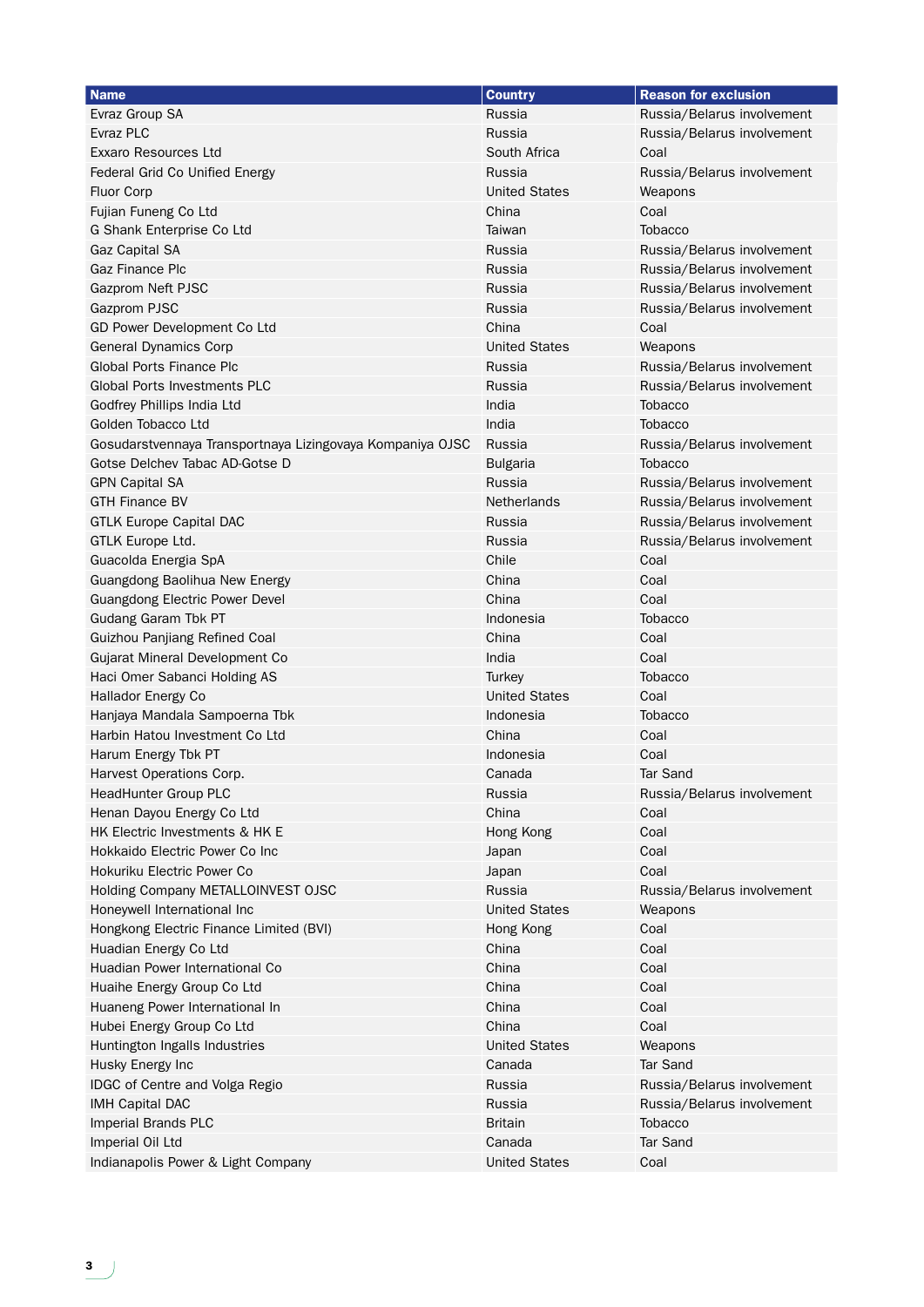| <b>Name</b>                            | <b>Country</b>       | <b>Reason for exclusion</b>   |
|----------------------------------------|----------------------|-------------------------------|
| Indika Energy Capital III Pte Ltd.     | Singapore            | Coal                          |
| Indika Energy Capital IV Pte Ltd.      | Singapore            | Coal                          |
| Indonesian Tobacco Tbk PT              | Indonesia            | Tobacco                       |
| Inner Mongolia Dian Tou Energy         | China                | Coal                          |
| Inner Mongolia MengDian HuaNen         | China                | Coal                          |
| Inner Mongolia Pingzhuang Ener         | China                | Coal                          |
| Inner Mongolia Yitai Coal Co L         | China                | Coal                          |
| Inter RAO UES PJSC                     | Russia               | Russia/Belarus involvement    |
| Ipalco Enterprises Inc.                | <b>United States</b> | Coal                          |
| <b>ITC Ltd</b>                         | India                | <b>Tobacco</b>                |
| Jacobs Engineering Group Inc           | <b>United States</b> | Weapons                       |
| Jaiprakash Power Ventures Ltd          | India                | Coal                          |
| Japan Petroleum Exploration Co         | Japan                | <b>Tar Sand</b>               |
| Japan Tobacco Inc                      | Japan                | <b>Tobacco</b>                |
| Jerusalem Cigarette Co Ltd             | Palestine            | <b>Tobacco</b>                |
| Jiangsu Guoxin Corp Ltd                | China                | Coal                          |
| Jilin Electric Power Co Ltd            | China                | Coal                          |
| Jinneng Holding Shanxi Coal In         | China                | Coal                          |
| Jinneng Holding Shanxi Electri         | China                | Coal                          |
| Jizhong Energy Resources Co Lt         | China                | Coal                          |
| Jointo Energy Investment Co Lt         | China                | Coal                          |
| <b>JSW Energy Ltd</b>                  | India                | Coal                          |
| Karelia Tobacco Co Inc SA              | Greece               | Tobacco                       |
| Karlou BV                              | Russia               | Russia/Belarus involvement    |
| Khyber Tobacco Co Ltd                  | Pakistan             | <b>Tobacco</b>                |
| Korea East-West Power Company Limited  | South Korea          | Coal                          |
| Korea Midland Power Company Limited    | South Korea          | Coal                          |
| Korea National Oil Corp.               | South Korea          | <b>Tar Sand</b>               |
| Korea Resources Corp. (South Korea)    | South Korea          | Coal                          |
| Korea South-East Power                 | South Korea          | Coal                          |
| Korea Southern Power Co. Ltd           | South Korea          | Coal                          |
| Korea Western Power Co Ltd             | South Korea          | Coal                          |
| KT&G Corp                              | South Korea          | <b>Tobacco</b>                |
| KyungDong Invest Co Ltd                | South Korea          | Coal                          |
| Larsen & Toubro Ltd                    | India                | Weapons                       |
| Leidos Holdings Inc                    | <b>United States</b> | Weapons                       |
| Leonardo SpA                           | Italy                | Weapons                       |
| LIG Nex1 Co Ltd                        | South Korea          | Weapons - Indicative List AFM |
| Lockheed Martin Corp                   | <b>United States</b> | Weapons                       |
| <b>LSR Group PJSC</b>                  | Russia               | Russia/Belarus involvement    |
| LT Group Inc                           | Philippines          | <b>Tobacco</b>                |
| Lukoil Capital DAC                     | Russia               | Russia/Belarus involvement    |
| <b>LUKOIL International Finance BV</b> | Russia               | Russia/Belarus involvement    |
| <b>LUKOIL PJSC</b>                     | Russia               | Russia/Belarus involvement    |
| <b>LUKOIL Securities BV</b>            | Russia               | Russia/Belarus involvement    |
| M.Video PJSC                           | Russia               | Russia/Belarus involvement    |
| Magnit PJSC                            | Russia               | Russia/Belarus involvement    |
| Magnitogorsk Iron & Steel Work         | Russia               | Russia/Belarus involvement    |
| Malakoff Corp Bhd                      | Malaysia             | Coal                          |
| MC Mining Ltd                          | Australia            | Coal                          |
| Mechel PJSC                            | Russia               | Russia/Belarus involvement    |
| <b>MEG Energy Corp</b>                 | Canada               | <b>Tar Sand</b>               |
| Metalloinvest Finance DAC              | Russia               | Russia/Belarus involvement    |
| MGE Energy Inc                         | <b>United States</b> | Coal                          |
| MMC Finance DAC                        | Russia               | Russia/Belarus involvement    |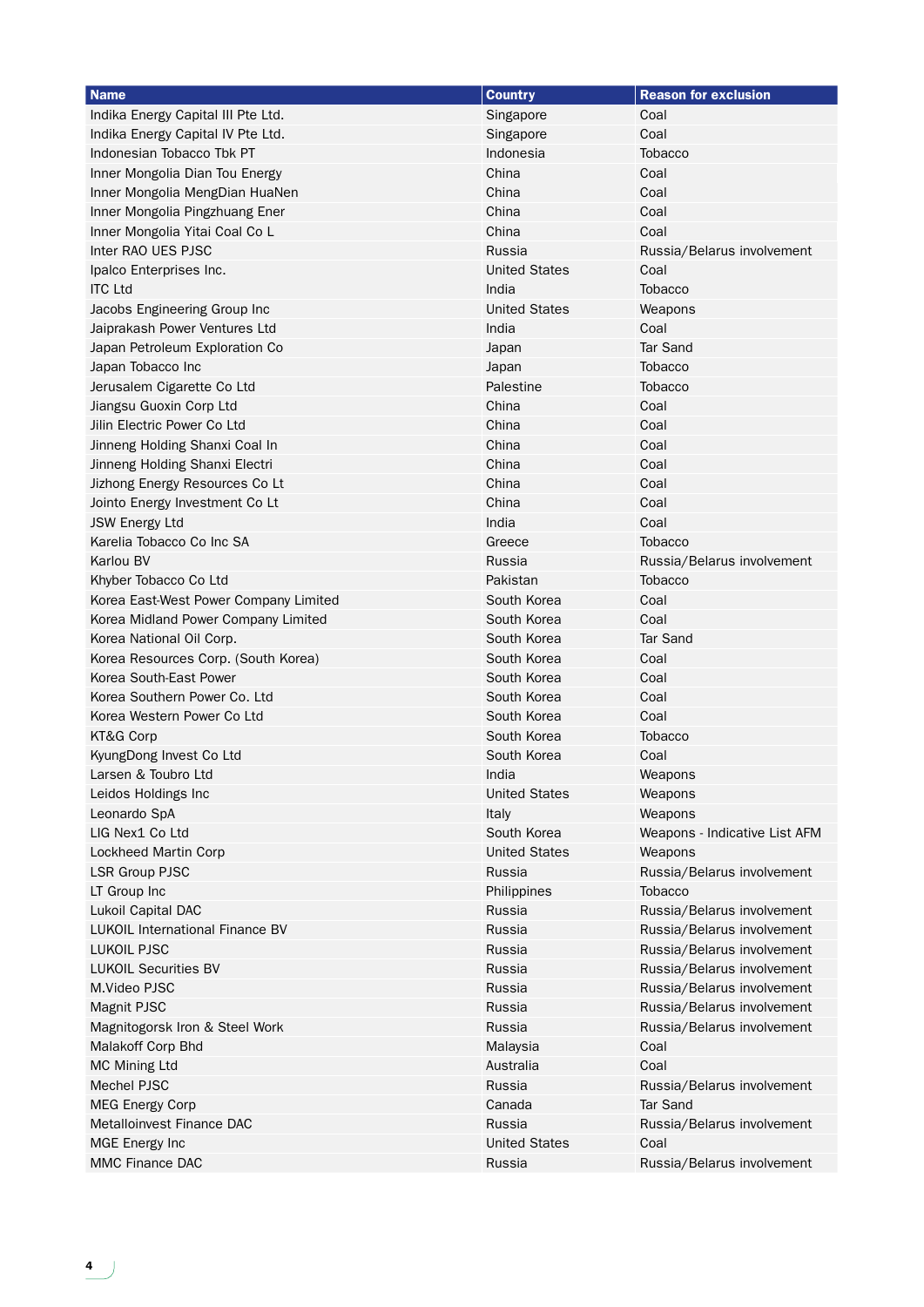| <b>Name</b>                                     | <b>Country</b>       | <b>Reason for exclusion</b>   |
|-------------------------------------------------|----------------------|-------------------------------|
| <b>MMK International Capital DAC</b>            | Russia               | Russia/Belarus involvement    |
| Mobile TeleSystems PJSC                         | Russia               | Russia/Belarus involvement    |
| Mong Duong Finance Holdings BV                  | Netherlands          | Coal                          |
| Mongolia Energy Corp Ltd                        | Hong Kong            | Coal                          |
| Moscow Exchange MICEX-RTS PJSC                  | Russia               | Russia/Belarus involvement    |
| Mosenergo PJSC                                  | Russia               | Russia/Belarus involvement    |
| MTS International Funding Ltd.                  | Russia               | Russia/Belarus involvement    |
| NACCO Industries Inc                            | <b>United States</b> | Coal                          |
| Nava Bharat Ventures Ltd                        | India                | Coal                          |
| New Hope Corp Ltd                               | Australia            | Coal                          |
| Ngan Son JSC                                    | Vietnam              | <b>Tobacco</b>                |
| Nikotiana BT Holding AD Sofia                   | <b>Bulgaria</b>      | <b>Tobacco</b>                |
| <b>NLC India Ltd</b>                            | India                | Coal                          |
| Northrop Grumman Corp                           | <b>United States</b> | Weapons                       |
| Novatek Finance DAC                             | Russia               | Russia/Belarus involvement    |
| Novatek PJSC                                    | Russia               | Russia/Belarus involvement    |
| Novolipetsk Steel PJSC                          | Russia               | Russia/Belarus involvement    |
| Novorossiysk Commercial Sea Po                  | Russia               | Russia/Belarus involvement    |
| NTC Industries Ltd                              | India                | Tobacco                       |
| NTPC Ltd                                        | India                | Coal                          |
| OGK-2 PJSC                                      | Russia               | Russia/Belarus involvement    |
| Okinawa Electric Power Co Inc/                  | Japan                | Coal                          |
| Origin Energy Ltd                               | Australia            | Coal                          |
| Otter Tail Corp                                 | <b>United States</b> | Coal                          |
| Pakistan Tobacco Co Ltd                         | Pakistan             | <b>Tobacco</b>                |
| Perusahaan Listrik Negara PT                    | Indonesia            | Coal                          |
| Petropavlovsk 2016 Ltd.                         | Russia               | Russia/Belarus involvement    |
| Petropavlovsk PLC                               | Russia               | Russia/Belarus involvement    |
| PGE Polska Grupa Energetyczna                   | Poland               | Coal                          |
| Philip Morris CR AS                             | Czech                | <b>Tobacco</b>                |
| Philip Morris International In                  | <b>United States</b> | <b>Tobacco</b>                |
| Philip Morris Operations AD Ni                  | Serbia               | <b>Tobacco</b>                |
| Philip Morris Pakistan Ltd                      | Pakistan             | <b>Tobacco</b>                |
| Phosagro Bond Funding DAC                       | Russia               | Russia/Belarus involvement    |
| Phosagro Bond Funding Ltd.                      | Russia               | Russia/Belarus involvement    |
| PhosAgro PJSC                                   | Russia               | Russia/Belarus involvement    |
| <b>PIK Securities DAC</b>                       | Russia               | Russia/Belarus involvement    |
| Pingdingshan Tianan Coal Minin                  | China                | Coal                          |
| Polymetal International PLC                     | Russia               | Russia/Belarus involvement    |
| Polyus Finance Plc                              | Russia               | Russia/Belarus involvement    |
| Polyus Gold International Limited Sponsored GDR | Russia               | Russia/Belarus involvement    |
| Polyus PJSC                                     | Russia               | Russia/Belarus involvement    |
| Poongsan Corp                                   | South Korea          | Weapons - Indicative List AFM |
| Progress Energy Resources Corp                  | Canada               | <b>Tar Sand</b>               |
| PT ABM Investama Tbk                            | Indonesia            | Coal                          |
| PT Bukit Makmur Mandiri Utama                   | Indonesia            | Coal                          |
| Pyxus International Inc                         | <b>United States</b> | <b>Tobacco</b>                |
| Raspadskaya OJSC                                | Russia               | Russia/Belarus involvement    |
| Raytheon Technologies Corp                      | <b>United States</b> | Weapons                       |
| <b>Reliance Power Ltd</b>                       | India                | Coal                          |
| Rosneft Oil Co PJSC                             | Russia               | Russia/Belarus involvement    |
| Rosseti Lenenergo PJSC                          | Russia               | Russia/Belarus involvement    |
| ROSSETI PJSC                                    | Russia               | Russia/Belarus involvement    |
| Rostelecom PJSC                                 | Russia               | Russia/Belarus involvement    |
| RusHydro PJSC                                   | Russia               | Russia/Belarus involvement    |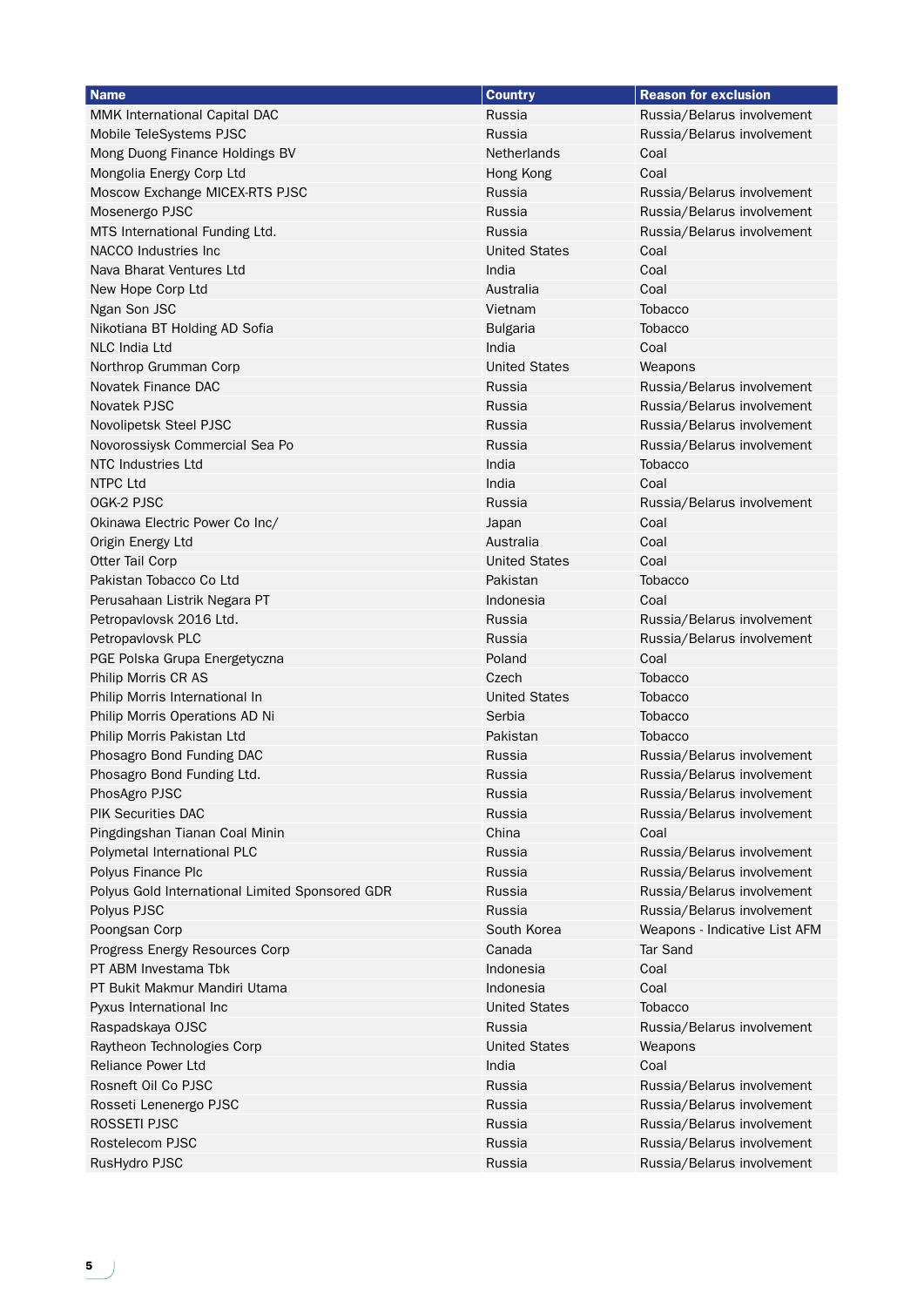| <b>Name</b>                                    | <b>Country</b>                | <b>Reason for exclusion</b> |
|------------------------------------------------|-------------------------------|-----------------------------|
| Russian Railways JSC                           | Russia                        | Russia/Belarus involvement  |
| Ruwais Power Company PJSC                      | <b>United Arab Emirates</b>   | Coal                        |
| <b>RZD Capital Plc</b>                         | Russia                        | Russia/Belarus involvement  |
| Safran SA                                      | France                        | Weapons                     |
| Samolet Group                                  | Russia                        | Russia/Belarus involvement  |
| <b>SB Capital SA</b>                           | Russia                        | Russia/Belarus involvement  |
| Sberbank of Russia PJSC                        | Russia                        | Russia/Belarus involvement  |
| Scandinavian Tobacco Group A/S                 | Denmark                       | <b>Tobacco</b>              |
| SCF Capital Ltd.                               | Russia                        | Russia/Belarus involvement  |
| SDIC Power Holdings Co Ltd                     | China                         | Coal                        |
| Segezha Group PJSC                             | Russia                        | Russia/Belarus involvement  |
| Semirara Mining & Power Corp                   | Philippines                   | Coal                        |
| <b>Severstal PAO</b>                           | Russia                        | Russia/Belarus involvement  |
| Shaanxi Coal Industry Co Ltd                   | China                         | Coal                        |
| Shan Xi Hua Yang Group New Ene                 | China                         | Coal                        |
| Shanghai Electric Power Co Ltd                 | China                         | Coal                        |
| Shanghai Industrial Holdings L                 | Hong Kong                     | <b>Tobacco</b>              |
| Shanxi Coking Coal Energy Grou                 | China                         | Coal                        |
| Shanxi Lanhua Sci-Tech Venture                 | China                         | Coal                        |
| Shanxi Lu'an Environmental Ene                 | China                         | Coal                        |
| Shenzhen Energy Group Co Ltd                   | China                         | Coal                        |
| Shenzhen Megmeet Electrical Co                 | China                         | <b>Tobacco</b>              |
| <b>SIBUR Holding JSC</b>                       | Russia                        | Russia/Belarus involvement  |
| <b>SIBUR Securities DAC</b>                    | Russia                        | Russia/Belarus involvement  |
| Sila Holding AD                                | <b>Bulgaria</b>               | <b>Tobacco</b>              |
| Sinnar Bidi Udyog Ltd                          | India                         | <b>Tobacco</b>              |
| Sinopec Group Overseas Development (2015) Ltd. | <b>British Virgin Islands</b> | <b>Tar Sand</b>             |
| Sistema PJSFC                                  | Russia                        | Russia/Belarus involvement  |
| Slantse Stara Zagora- BT AD                    | <b>Bulgaria</b>               | <b>Tobacco</b>              |
| SNT Dynamics Co Ltd                            | South Korea                   | Weapons                     |
| Societe Ivoirienne des Tabacs                  | Ivory Coast                   | <b>Tobacco</b>              |
| SovCom Capital DAC                             | Russia                        | Russia/Belarus involvement  |
| Sovcombank PJSC                                | Russia                        | Russia/Belarus involvement  |
| Sovcomflot PJSC                                | Russia                        | Russia/Belarus involvement  |
| <b>Steel Capital SA</b>                        | Russia                        | Russia/Belarus involvement  |
| Steel Funding DAC                              | Russia                        | Russia/Belarus involvement  |
| <b>SUEK Securities DAC</b>                     | Ireland                       | Coal                        |
| Suncor Energy Inc                              | Canada                        | <b>Tar Sand</b>             |
| Sunshine Oilsands Ltd                          | Canada                        | <b>Tar Sand</b>             |
| Sunwoda Electronic Co Ltd                      | China                         | <b>Tobacco</b>              |
| Surgutneftegas PJSC                            | Russia                        | Russia/Belarus involvement  |
| Swedish Match AB                               | Sweden                        | <b>Tobacco</b>              |
| Talen Energy Supply LLC                        | <b>United States</b>          | Coal                        |
| Tanzania Cigarette Co Ltd                      | Tanzania                      | <b>Tobacco</b>              |
| TAQA Morocco SA                                | Morocco                       | Coal                        |
| Tata Power Co Ltd/The                          | India                         | Coal                        |
| <b>Tatneft PJSC</b>                            | Russia                        | Russia/Belarus involvement  |
| <b>TCS Finance DAC</b>                         | Russia                        | Russia/Belarus involvement  |
| <b>TCS Finance Ltd.</b>                        | Russia                        | Russia/Belarus involvement  |
| <b>TCS Group Holding PLC</b>                   | Russia                        | Russia/Belarus involvement  |
| Ten Pao Group Holdings Ltd                     | China                         | <b>Tobacco</b>              |
| <b>Textron Inc</b>                             | <b>United States</b>          | Weapons                     |
| <b>TGC-1 PJSC</b>                              | Russia                        | Russia/Belarus involvement  |
| <b>Thales SA</b>                               | France                        | Weapons                     |
| The AES Corporation                            | <b>United States</b>          | Coal                        |